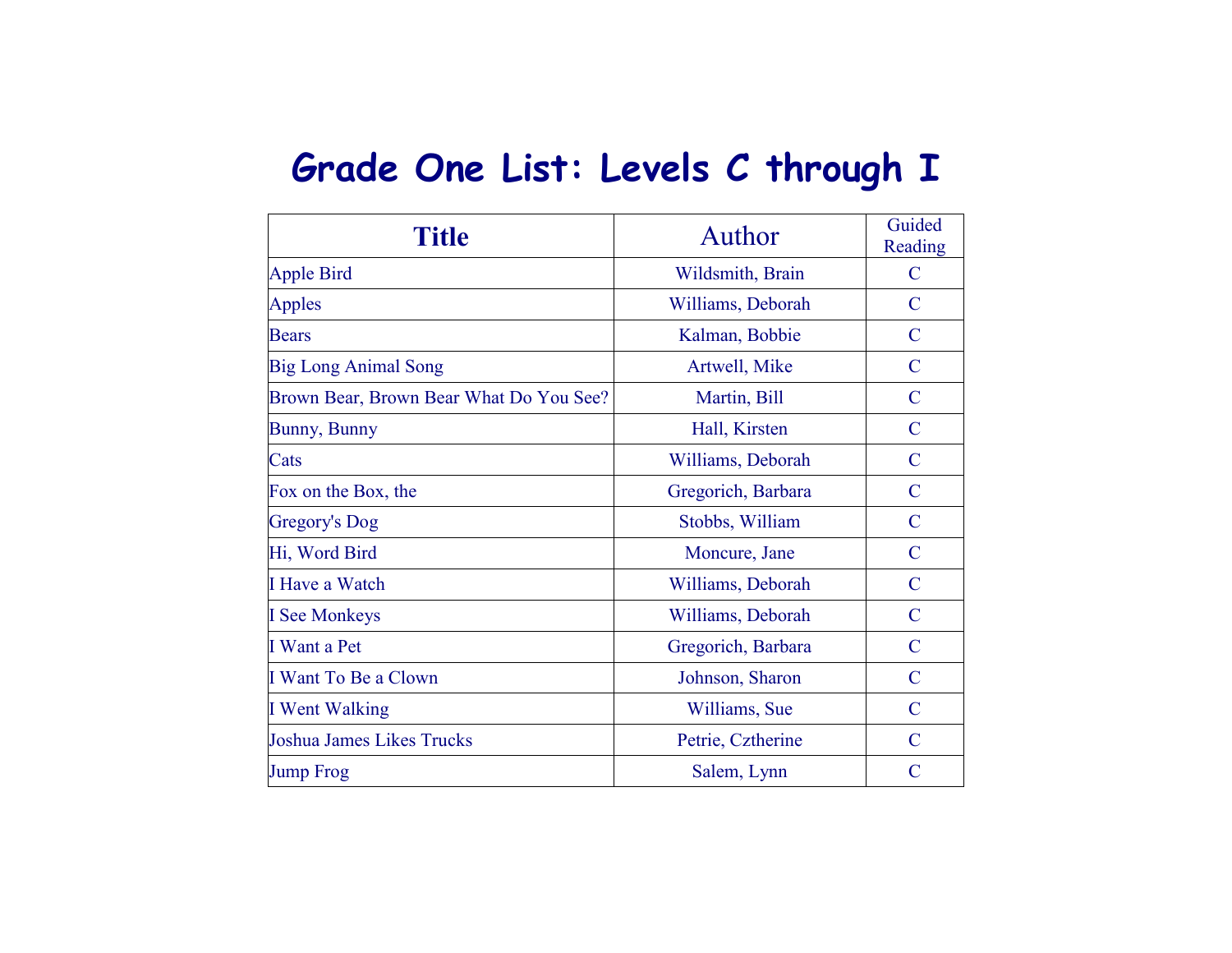| Leaves                                          | Hoenecke, Karen           | $\overline{C}$ |
|-------------------------------------------------|---------------------------|----------------|
| <b>Looking for Halloween</b>                    | Evans, Karen              | $\mathcal{C}$  |
| <b>Monsters</b>                                 | Namm, Diane               | $\overline{C}$ |
| <b>My Dream</b>                                 | Wildsmith, Brain          | $\overline{C}$ |
| <b>My Kite</b>                                  | Williams, Deborah         | $\mathbf C$    |
| Now We Can Go                                   | Jonas, Ann                | $\overline{C}$ |
| <b>Octopus Goes to School</b>                   | Bordelon, Carolyn         | $\overline{C}$ |
| <b>One Hunter</b>                               | Hutchins, Pat             | $\overline{C}$ |
| <b>Pancakes for Breakfast</b>                   | dePaloa, Tomie            | $\overline{C}$ |
| Pancakes, Crackers & Pizza                      | Eberts, Marjorie          | $\overline{C}$ |
| Playhouse For Monster, A                        | Mueller, Virginia         | $\overline{C}$ |
| Rain                                            | Kalan, R                  | $\overline{C}$ |
| Raindrops                                       | Brimmer, Larry            | $\overline{C}$ |
| <b>Roll Over</b>                                | Peek, Merle               | $\mathcal{C}$  |
| Sammy at the Farm                               | Evans, Karen              | $\overline{C}$ |
| Spots, Feathers, and Curly Tails                | Tafuri, Nancy/Greenwillow | $\overline{C}$ |
| Swing, Swing, Swing                             | Tuchman, G                | $\overline{C}$ |
| Tell Me Something Happy Before I Go to<br>Sleep | Dunbar, Joyce             | $\mathcal{C}$  |
| <b>Toot, Toot</b>                               | Wildsmith, Brain          | $\overline{C}$ |
| Up Went the Goat                                | Gregorich, Barbara        | $\overline{C}$ |
| <b>We Need Trees</b>                            | Hoenecke, Karen           | $\overline{C}$ |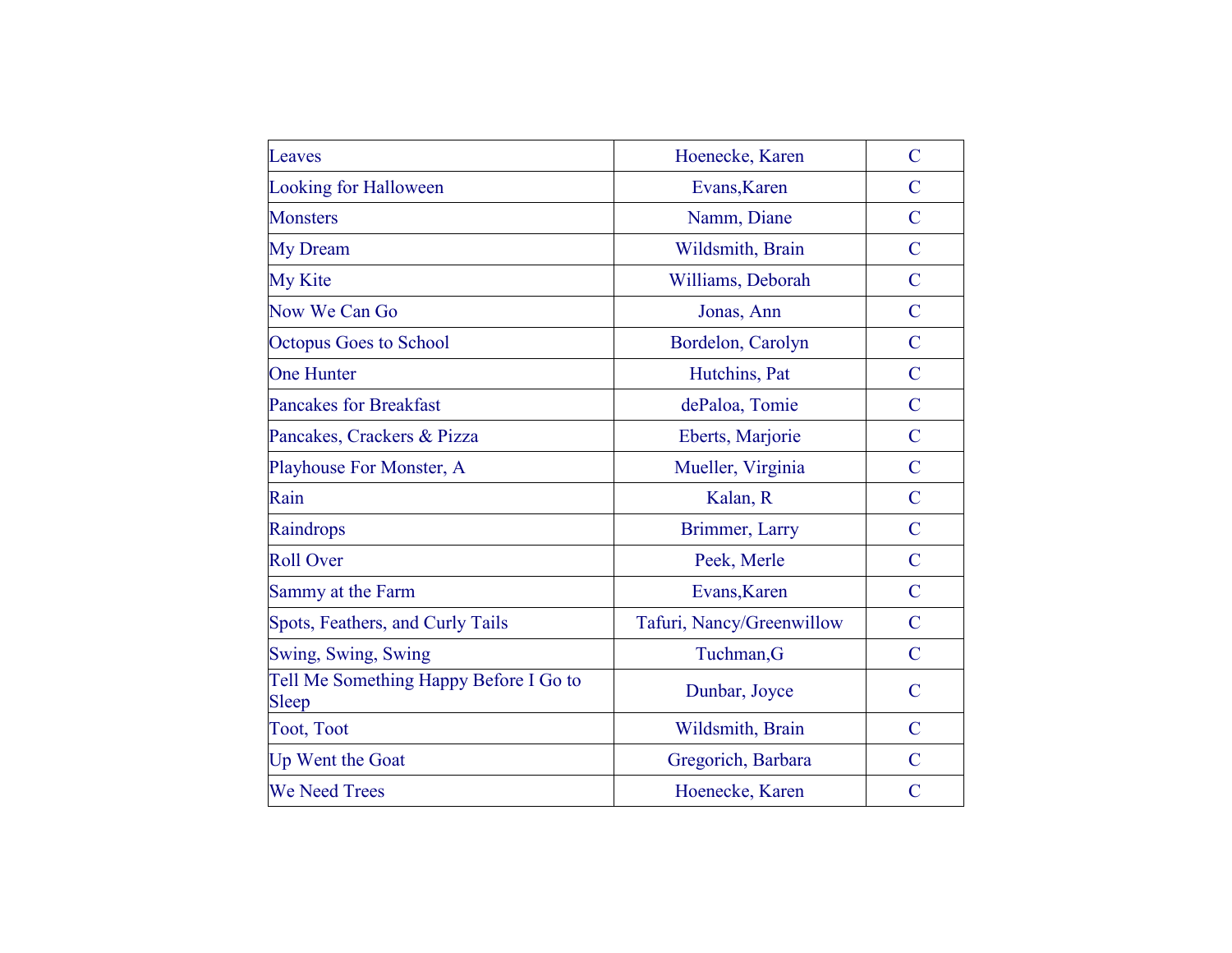| Weather                       | Chanko, P & Morton, D     | $\overline{C}$ |
|-------------------------------|---------------------------|----------------|
| What a Tale                   | Wildsmith, Brain          | $\mathcal{C}$  |
| What Am I?                    | Williams, Deborah         | $\overline{C}$ |
| What's for Lunch?             | Garrett, Ann              | $\mathbf C$    |
| What's Inside?                | Hoenecke, Karen           | $\overline{C}$ |
| Where Does the Teacher Sleep? | Gibson, Kathleen          | $\mathbf C$    |
| Where's the Haloween Treat?   | Ziefert, Harriet          | $\mathcal{C}$  |
| <b>Animal Shapes</b>          | Wildsmith, Brain          | D              |
| <b>At the Park</b>            | Hoenecke, Karen           | D              |
| <b>Ball Bounced</b> , the     | Tafuri, Nancy/Greenwillow | D              |
| Bears in the Night            | Berenstain, Stan & Jan    | D              |
| <b>Bears on Wheels</b>        | Berenstain, Stan & Jan    | D              |
| Bears, Bears, Everywhere      | Connelly, Luella          | D              |
| <b>Best Castle Ever</b>       | Ziefert, Harriet          | D              |
| <b>Cat that Sat</b>           | Vinje, Marie              | D              |
| <b>Cat Traps</b>              | Coxe, Molly               | D              |
| Chick and the Duckling, the   | Ginsburg, Mirra           | D              |
| Dinosaur's Galore             | Eaton, Audrey             | D              |
| <b>Dirty Larry</b>            | Hamsa, Bobbie             | D              |
| <b>Fast Draw Freddie</b>      | Hamsa, Bobbie             | D              |
| Fishing                       | Yukish, Joe               | D              |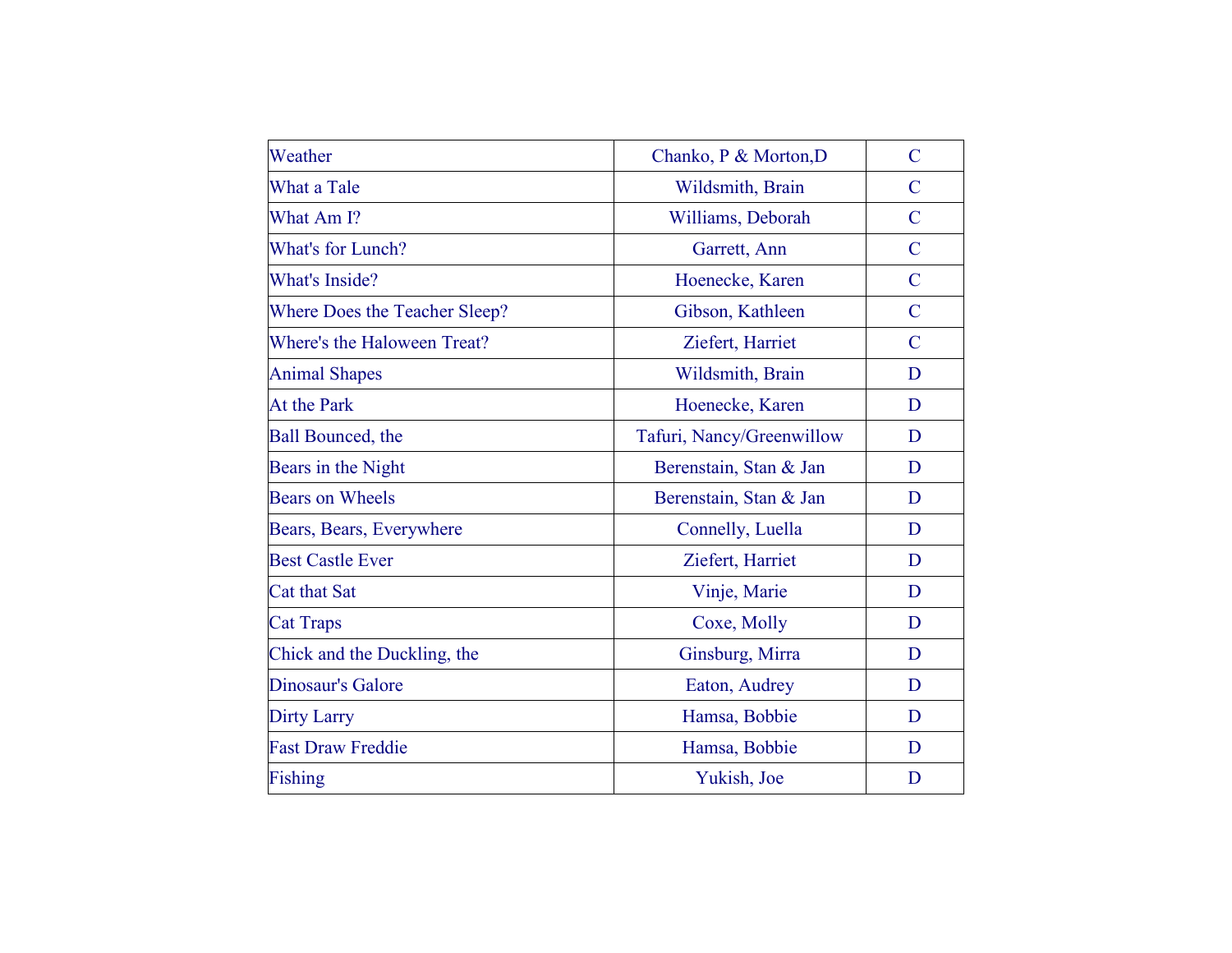| Benjamin, Cynthia  | D |
|--------------------|---|
| Wood, Leslie       | D |
| Christensen, Nancy | D |
| Antle, Nancy       | D |
| Yannone, Deborah   | D |
| Mueller, Virginia  | D |
| Hoff, Syd          | D |
| Carter, David      | D |
| Marzollo, Jean     | D |
| Watanabe, Shigeo   | D |
| Browne, Anthony    | D |
| Stephens, Vicki    | D |
| Greene, Carol      | D |
| Peek, Merle        | D |
| Packard, Mary      | D |
| Sharp, Paul        | D |
| Gordon, Sharon     | D |
| Lindgren, Barbro   | D |
| Lindgren, Barbro   | D |
| Lindgren, Barbro   | D |
| Lindgren, Barbro   | D |
|                    |   |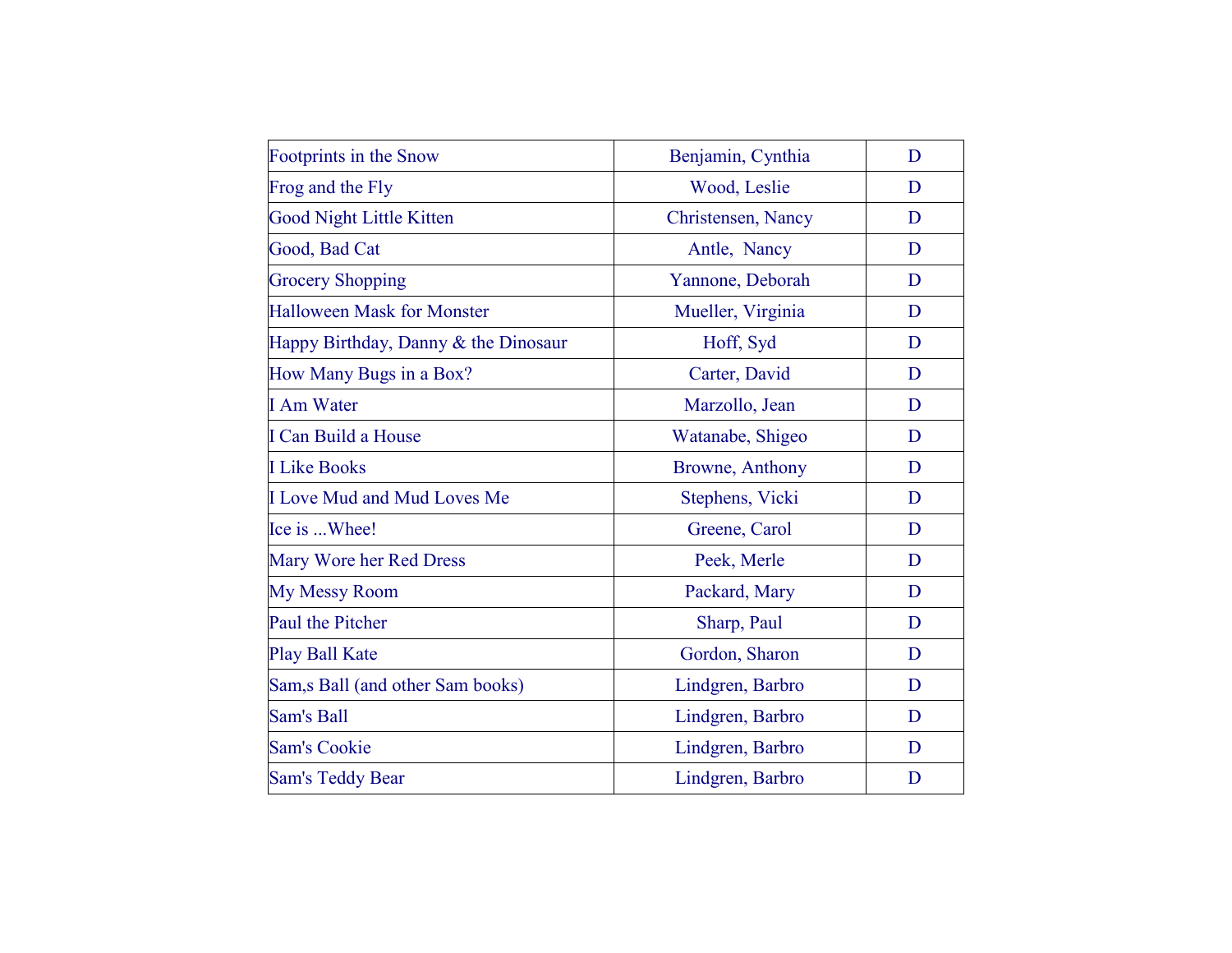| Sam's Wagon                           | Lindgren, Barbro    | D |
|---------------------------------------|---------------------|---|
| <b>School Bus</b>                     | Crews, Donald       | D |
| Sid and Sam                           | Buck, Nola          | D |
| <b>Sleepy Dog</b>                     | Ziefert, Harriet    | D |
| <b>Snow Joe</b>                       | Greene, Carol       | D |
| There is a Town                       | Herman, Gail        | D |
| <b>Things I Like</b>                  | Browne, Anthony     | D |
| <b>Two Crazy Pigs</b>                 | Nager, Karen Berman | D |
| Wake Up, Wake Up!                     | Wildsmith, Brain    | D |
| Wheels                                | Cobb, Annie         | D |
| Where's Al?                           | Barton, Byron       | D |
| All By Myself                         | Mayer, Mercer       | E |
| <b>Big Egg</b>                        | Cox, Molly          | E |
| <b>Circus</b> Fun                     | Hillert, Margaret   | E |
| Dog and Cat                           | Fehner, Pauk        | E |
| Fire! Fire! Said Mrs.McGuire          | Martin, Bill        | E |
| Five Little MonkeysJumping on the Bed | Christelow, Eileen  | E |
| <b>Five Silly Fishermen</b>           | Edwards, Roberta    | E |
| <b>Flying</b>                         | Crews, Donald       | E |
| Foot Book, The                        | Seuss, Dr.          | E |
| Funny Man, A                          | Jenson, Patricia    | E |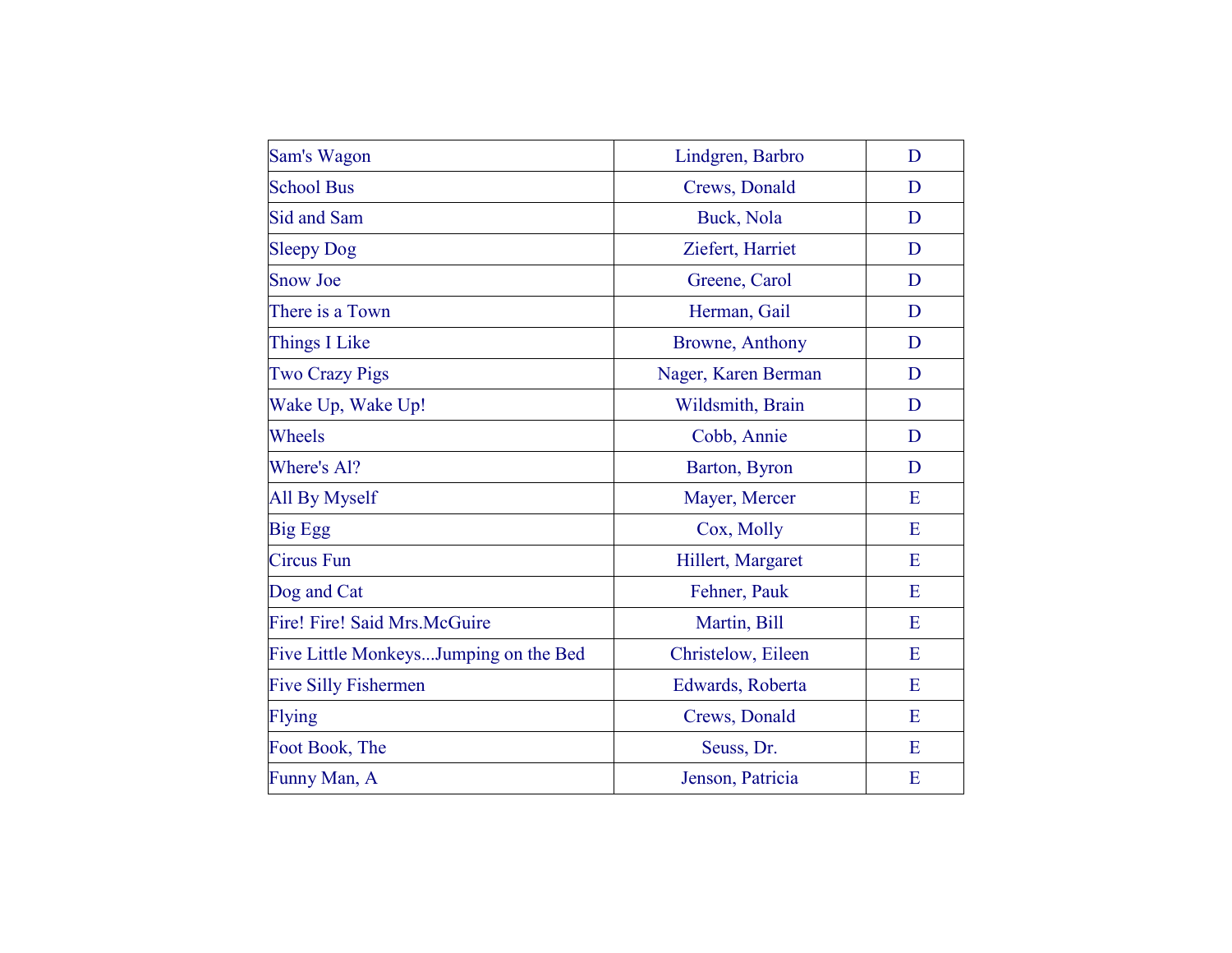| <b>Get Lost Becka</b>            | Simon, Shirley                    | E |
|----------------------------------|-----------------------------------|---|
| Go, Dog, Go                      | Eastman, Philip D.                | E |
| Goldilocks and the Three Bears   | Miles, Betty                      | E |
| Gum on the Drum                  | <b>Start to Read</b>              | E |
| Happy Birthday, Dear Dragon      | Hillert, Margaret                 | E |
| <b>Help for Dear Dragon</b>      | Hillert, Margaret                 | E |
| Here Are My Hands                | Martin, Bill                      | E |
| Hi, Clouds                       | Greene, Carol                     | E |
| <b>Hungry Billy Goat</b>         | Milios, Rita et al: Rookie Reader | E |
| <b>I Am Not a Dinosaur</b>       | Packard, Mary                     | E |
| I Like it When                   | Murphy, Mary                      | E |
| <b>I</b> Love Cats               | Matthias, Catherine               | E |
| If I Were an Ant                 | Moses, Amy                        | E |
| Inside, Outside, Upside down     | Berenstain, Stan & Jan            | E |
| It Looked Like Spilt Milk        | Shaw, Charles                     | E |
| Just Like Me                     | Neasi, Barbara                    | E |
| Larry and the Cookie             | McDaniel, Becky: Rookie Reader    | E |
| Let's Go, Dear Dragon            | Hillert, Margaret                 | E |
| Little Cowboy and the Big Cowboy | Hillert, Margaret                 | E |
| <b>Little Runaway</b>            | Hillert, Margaret                 | E |
| <b>Machines at Work</b>          | Barton, Byron                     | E |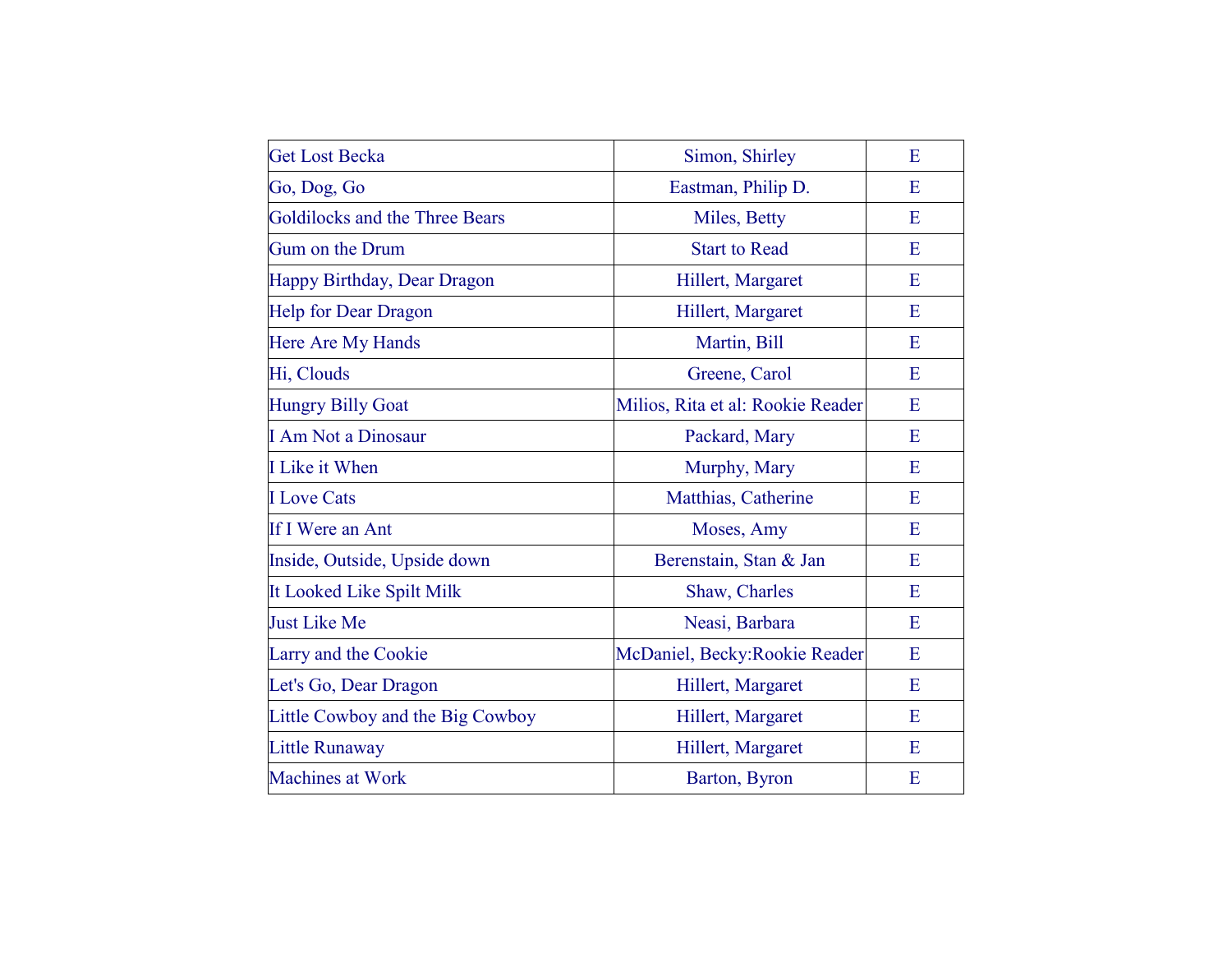| Merry Christmas, Dear Dragon | Hillert, Margaret         | E |
|------------------------------|---------------------------|---|
| <b>Mike's First Haircut</b>  | Gordon, Sharon            | E |
| <b>Mike's New Bike</b>       | Greydanus, R.             | E |
| <b>Morris the Moose</b>      | Wiseman, Bernard          | E |
| Nose Book, The               | Perkins, Al               | E |
| Oh A-Hunting We Will Go      | Langstaff, John           | E |
| Oh, Cats                     | Buck, Nola                | E |
| Oh, No, Sherman!             | Erickson.Betty            | E |
| Pet That I Want, the         | Packard, Mary             | E |
| So Sick!                     | Ziefert, Harriet          | E |
| Spring is Here               | Gomi, Taro                | E |
| Sunshine, Moonshine          | Armstrong, Jennifer       | E |
| <b>Sweet Potato Pie</b>      | Rockwell, Anne            | E |
| <b>Taking Care of Rosie</b>  | Salem, Llynn & Stewart, J | E |
| There Were Ten in the Bed    | Adams, P.                 | E |
| This Old Man                 | Adams, P.                 | E |
| Wake up Sun                  | Harrison, David           | E |
| Where, s Spot?               | Hill, Eric                | E |
| Who Am I?                    | Christensen, Nancy        | E |
| Woosh!                       | Melser, June              | E |
| <b>Yellow Boat</b>           | Hillert, Margaret         | E |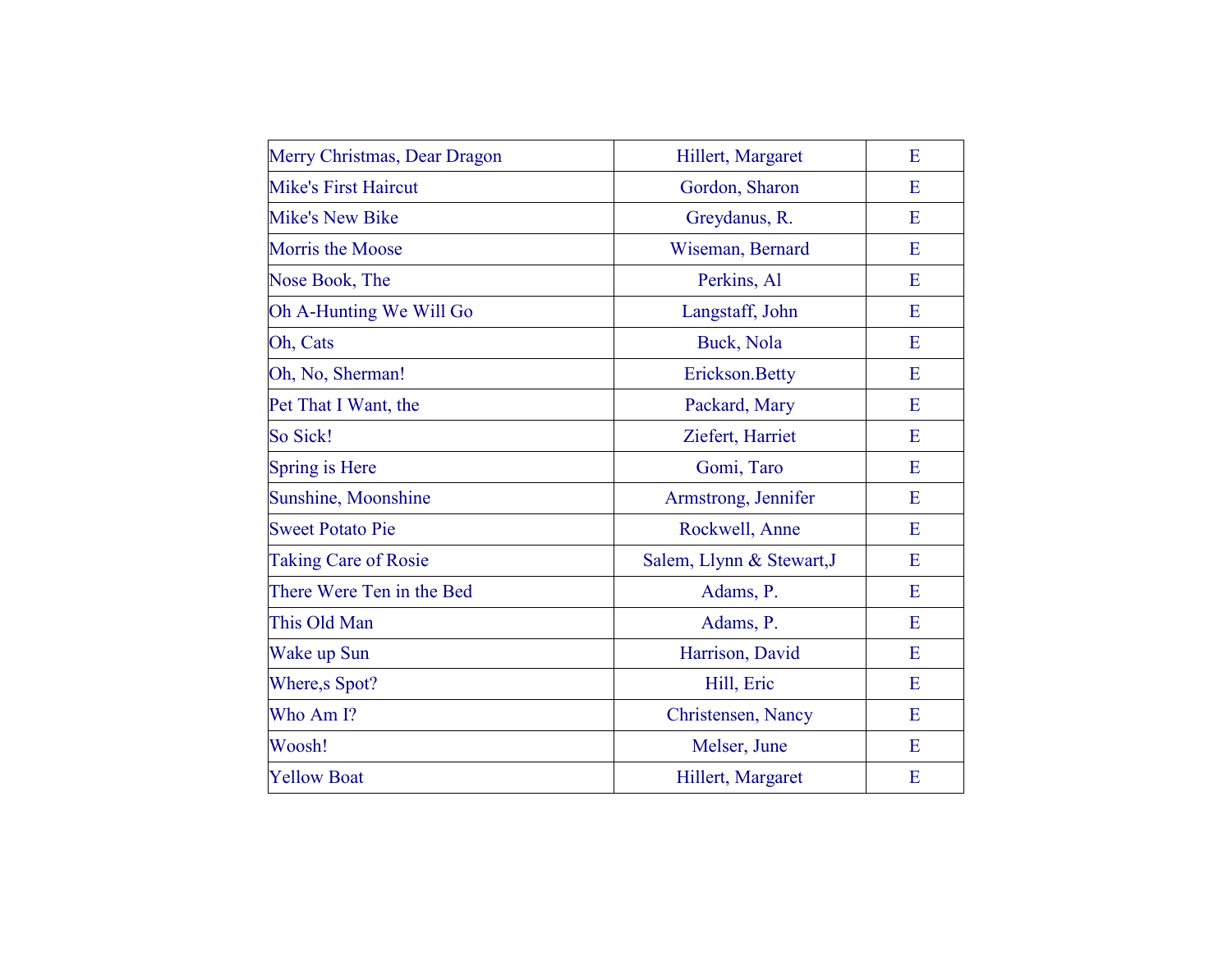| Zoo in Willy's Bed, The        | Sturnman, Gorman,         | E              |
|--------------------------------|---------------------------|----------------|
| <b>Across the Stream</b>       | Ginsburg, Mirra           | F              |
| Amy Loves the Wind             | Hoban, Julia              | F              |
| Are You My Mommy?              | Diks, Carla               | F              |
| Are you There Bear?            | Maris, Ron                | F              |
| Beep, Beep                     | Gregorich, Barbara        | F              |
| <b>Big Bird's Copycat Day</b>  | Lerner, Sharon            | F              |
| Birthday in the Woods, A       | Salem, Llynn & Stewart, J | F              |
| Bread, Bread, Bread            | Morris, Ann               | F              |
| <b>Bright Eyes, Brown Skin</b> | Hudson, C.                | F              |
| <b>Bubble Trouble</b>          | Packard, Mary             | F              |
| Bug, Bear and a Boy, A         | McPhail, David            | F              |
| Caps, Hats Socks and Mittens   | Borden, Louise            | $\mathbf F$    |
| <b>Cat Games</b>               | Ziefert, Harriet          | F              |
| <b>Cat Goes Fiddle-I-Fee</b>   | Galdone, Paul             | $\mathbf F$    |
| <b>Clifford's Christmas</b>    | Bridwell, Norman          | F              |
| <b>Clifford's Puppy Days</b>   | Bridwell, Norman          | $\mathbf F$    |
| Color of his Own               | Lionni, Leo               | $\overline{F}$ |
| <b>Cookie's Week</b>           | <b>Ward Cindy</b>         | F              |
| Curious George and the Pizza   | Rey, Margaret             | F              |
| Dark, Dark Tale                | Brown, Ruth               | F              |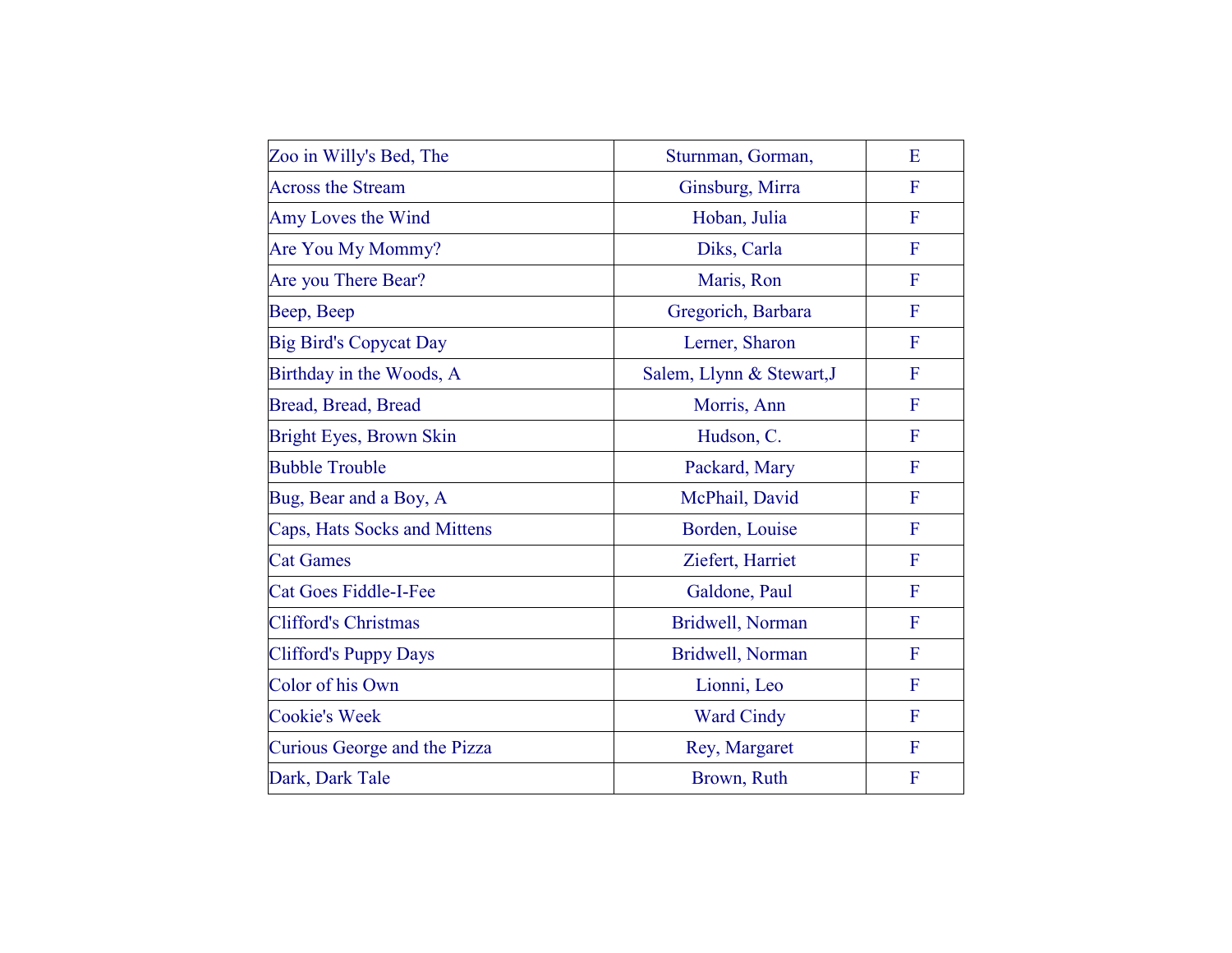| Dear Zoo                           | Campbell, R.        | F            |
|------------------------------------|---------------------|--------------|
| Dozen Dogs, A                      | Ziefert, Harriet    | F            |
| <b>Foolish Goose</b>               | Simon, Shirley      | F            |
| Going for a Walk                   | De Regniers, B.     | $\mathbf{F}$ |
| Harry Takes a Bath                 | Ziefert, Harriet    | $\mathbf F$  |
| Have You Seen the Crocodile?       | West, Colin         | F            |
| <b>Here Comes A Bus</b>            | Ziefert, Harriet    | F            |
| <b>Hooray For Snail</b>            | Stadler, John       | F            |
| I Am An Apple                      | Marzollo, Jean      | F            |
| I Need You, Dear Dragon            | Hillert, Margaret   | $\mathbf{F}$ |
| I Want a Pet                       | Gregorich, Barbara  | $\mathbf{F}$ |
| I'm a Seed                         | Marzollo, Jean      | $\mathbf F$  |
| Itchy, Itchy Chicken Pox           | Maccarone, Grace    | $\mathbf F$  |
| It's a Perfect Day                 | Pizer, Abigail      | $\mathbf{F}$ |
| <b>Johnny Lion's Rubber Boots</b>  | Hurd, Edith Thacher | $\mathbf{F}$ |
| Jump Frog, Jump                    | Kalan, R.           | F            |
| <b>Just Like Daddy</b>             | Asch, Frank         | $\mathbf F$  |
| Lady with the Alligator Purse, the | Westcott, Nadine    | $\mathbf F$  |
| Mama Cat Has Three Kittens         | Fleming, Denise     | $\mathbf F$  |
| Mama Zooms                         | Cowen-Fletcher Jane | $\mathbf F$  |
| Marmalade's Nap                    | Wheeler, Cindy      | F            |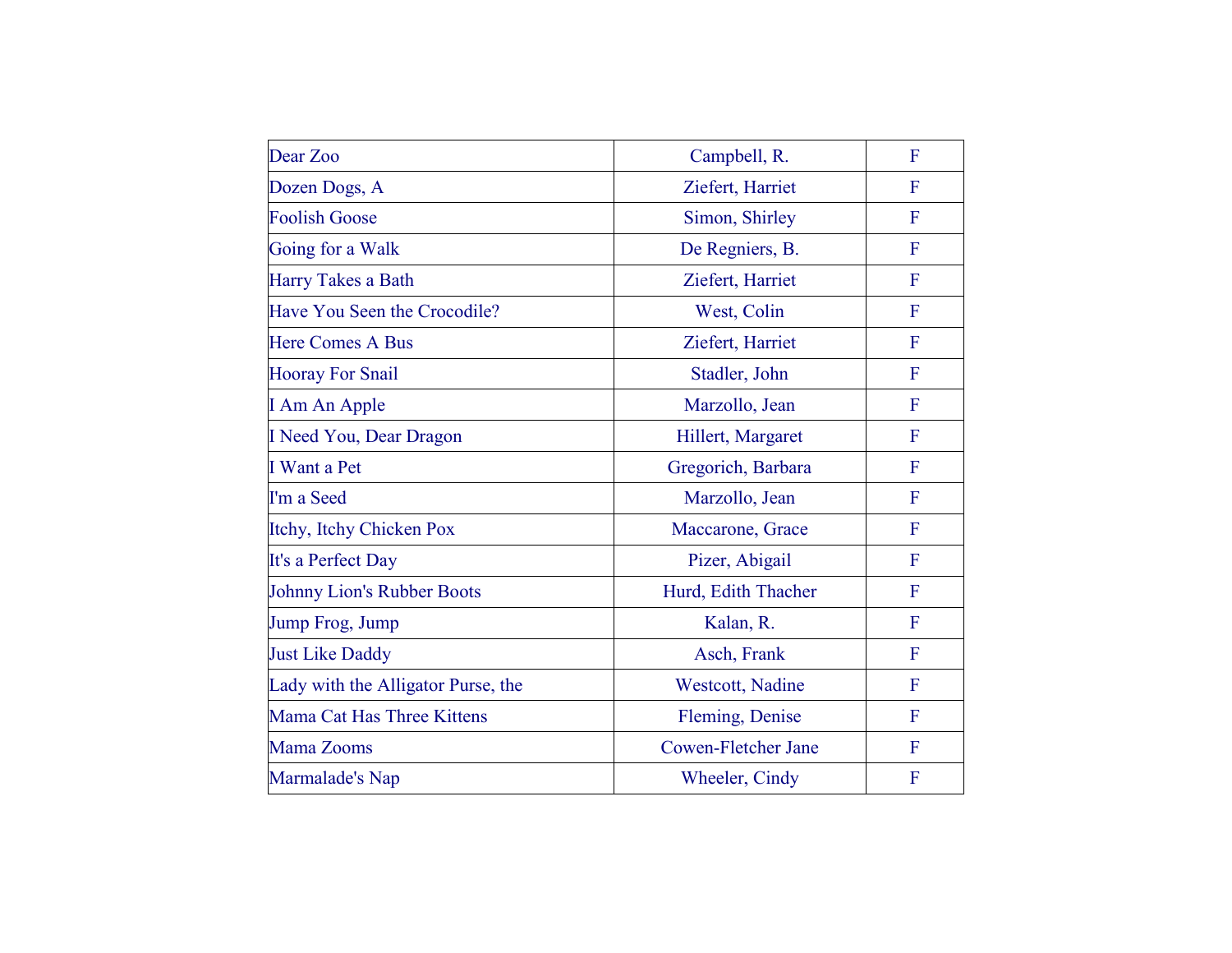| Marmalade's Snowy Day      | Wheeler, Cindy       | F              |
|----------------------------|----------------------|----------------|
| <b>Missing Tarts, The</b>  | Hennessy, B. G.      | F              |
| <b>Monster Math Picnic</b> | MacCarone, Grace     | $\mathbf F$    |
| <b>One Gorilla</b>         | Morozumi, Atsuko     | $\mathbf{F}$   |
| Pardon? Said the Giraffe   | West, Colin          | $\mathbf{F}$   |
| <b>Pizza Party</b>         | Maccarone, Grace     | F              |
| Pumpkin, Punpkin           | Titherington, Jeanne | F              |
| <b>Roll Over!</b>          | Peek, Merle          | $\mathbf{F}$   |
| <b>Rosie's Walk</b>        | Hutchins, Pat        | $\mathbf{F}$   |
| Sam the Scarecrow          | Gordon, Sharon       | F              |
| <b>Shhh</b>                | Henkes, Kevin        | $\mathbf F$    |
| <b>Skating on Thin Ice</b> | Everett              | F              |
| Sly Fox and Red Hen        | Hunia, Fran          | $\mathbf{F}$   |
| <b>Soccer Game</b>         | Maccarone, Grace     | $\mathbf F$    |
| <b>Teeny Tiny Woman</b>    | O'Connor Jane        | $\overline{F}$ |
| Ten Bears in My Bed        | Mack, Stan           | F              |
| <b>Ten Black Dots</b>      | Crews, Donald        | $\mathbf F$    |
| <b>Thank You Nicky</b>     | Ziefert, Harriet     | $\overline{F}$ |
| Tiger is a Scardy Cat      | Phillips, Joan       | $\mathbf{F}$   |
| Up, Up and Away            | Hillert, Margaret    | $\mathbf F$    |
| What is That! Said the Cat | Maccarone, Grace     | F              |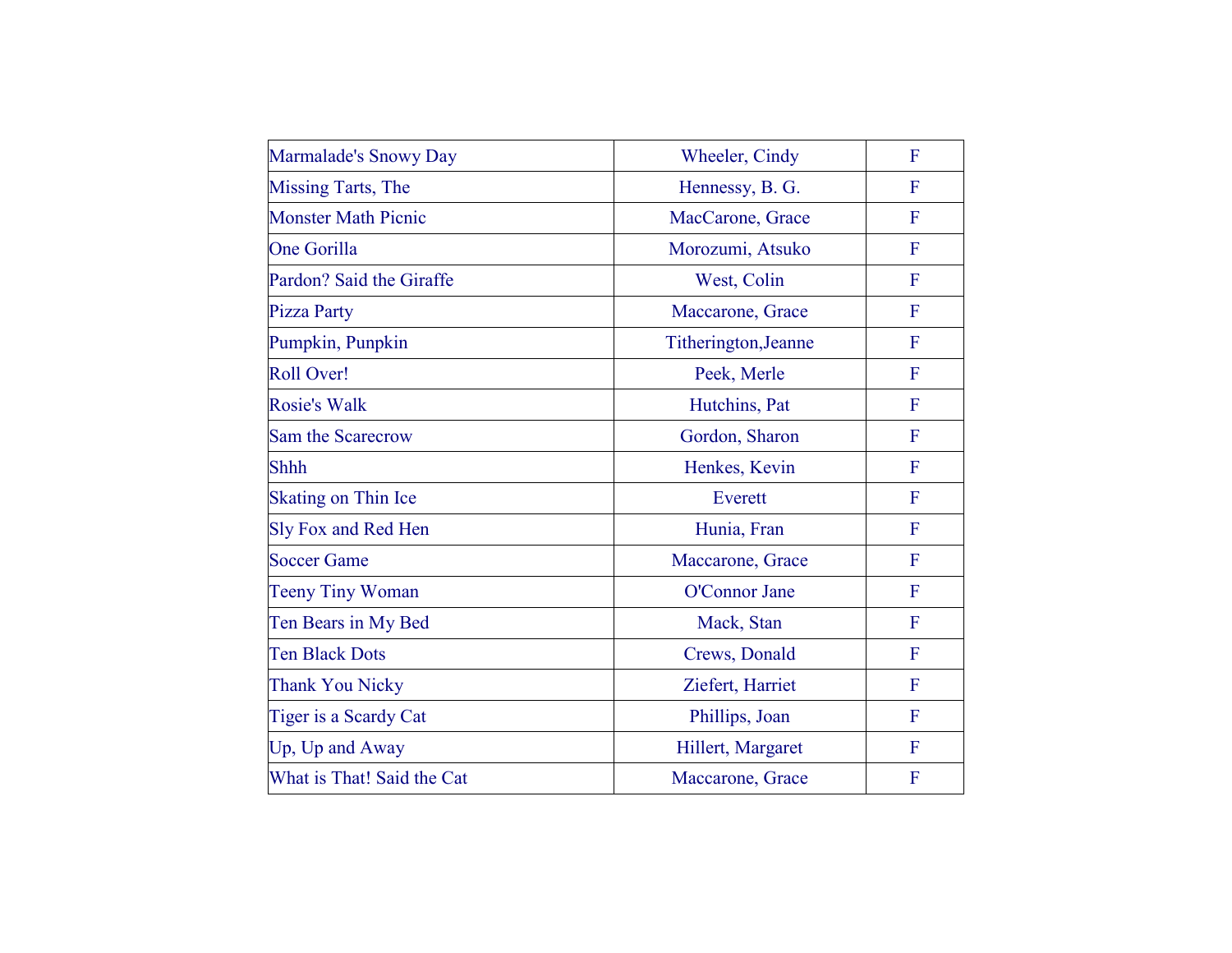| Who Goes to School?                  | Hillert, Margaret      | F              |
|--------------------------------------|------------------------|----------------|
| Who Will Be My Friends?              | Hoff, Syd              | F              |
| <b>Yellow Boat, the</b>              | Hillert, Margaret      | $\overline{F}$ |
| <b>Alligator Shoes</b>               | Dorros, Arthur         | G              |
| <b>Andi's Wool</b>                   | Cox, Rhonda            | G              |
| Big Fat Worm, The                    | Van Laan, Nancy        | G              |
| <b>Biscuit</b>                       | Capucilli, Alllyssa    | G              |
| <b>Biscuit Finds a Friend</b>        | Capucilli, Alllyssa    | G              |
| <b>Boris Bad Enough</b>              | Kraus, Robert          | G              |
| <b>Buzz Said the Bee</b>             | Lewison, Wendy         | G              |
| <b>Calico Cat at School</b>          | Charles, Donald        | G              |
| Carla's Breakfast                    | Drzewiecki, Paul       | G              |
| <b>Carrot</b> Seed                   | Kraus, Robert          | G              |
| <b>Clifford's Thanksgiving Visit</b> | Bridwell, Norman       | G              |
| <b>Cookies and Crutches</b>          | Delton, Judy           | G              |
| <b>Curious George</b>                | Rey, Margaret          | G              |
| Day I Had to Play with My Sister     | <b>Bonsall, Crosby</b> | G              |
| <b>Each Peach Pear Plum</b>          | Ahlberg, Allan         | G              |
| Fat Cat Sat on the Mat               | Karlin, Nurit          | G              |
| <b>Feathers for Lunch</b>            | Ehlert, Lois           | G              |
| <b>Gone Fishing</b>                  | Long, Erlene           | G              |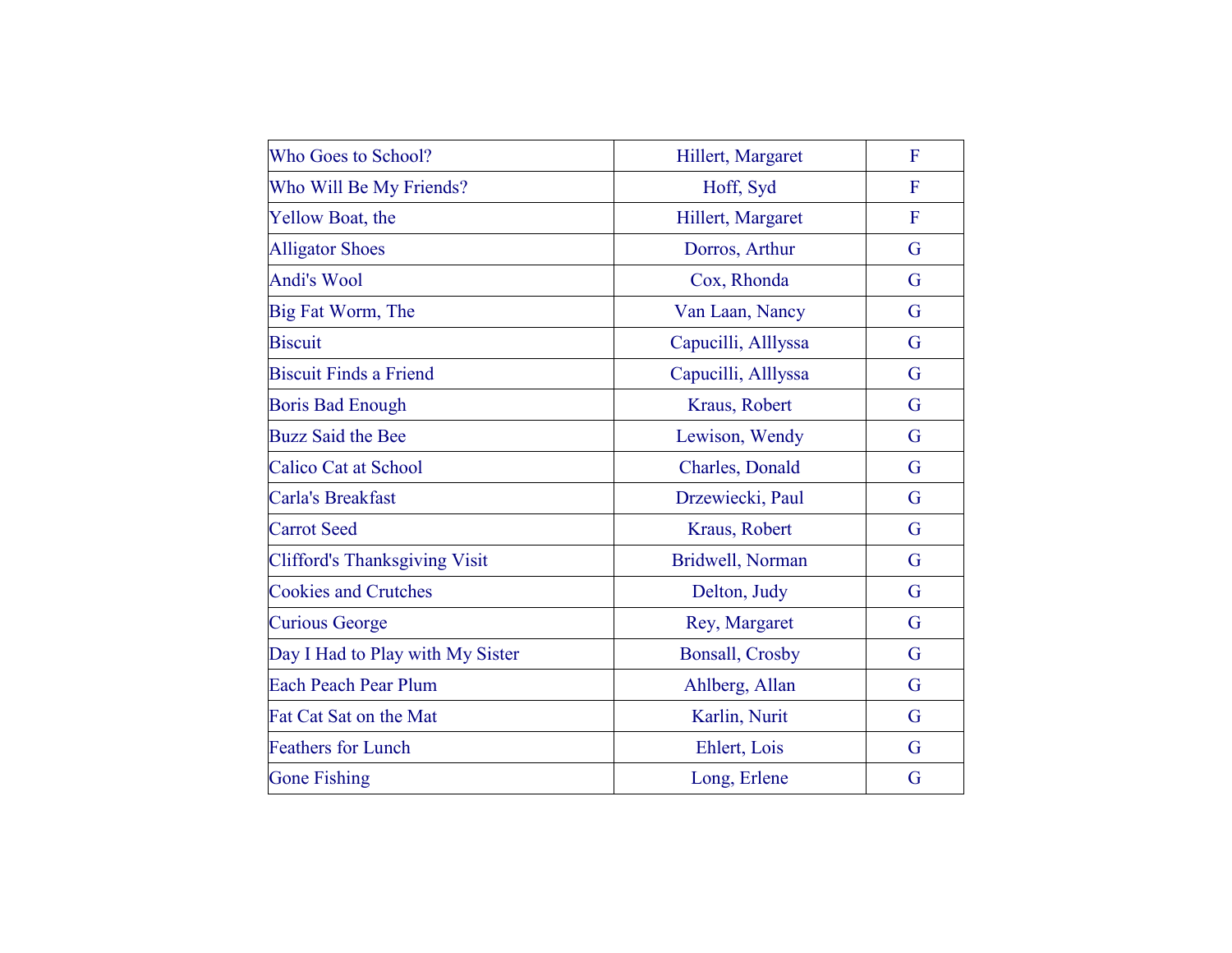| <b>Growing Vegetable Soup</b>   | Ehlert, Lois           | G |
|---------------------------------|------------------------|---|
| <b>Hanzel and Pretzel</b>       | Thaler, Mike           | G |
| Harry Gets Ready for School     | Ziefert, Harriet       | G |
| Harry Goes to Fun Land          | Ziefert, Harriet       | G |
| <b>Hush Little Baby</b>         | Frazee, Marla          | G |
| I Shop with My Daddy            | Maccarone, Grace       | G |
| I Took My Frog to the Library   | Kimmel, Eric           | G |
| I'm a Caterpillar               | Marzolla, Jean         | G |
| Jason's Bus Ride                | Ziefert, Harriet       | G |
| <b>Just Grandpa and Me</b>      | Mayer, Mercer          | G |
| Mike and Tony: Best Friends     | Ziefert, Harriet       | G |
| Mine's the Best                 | <b>Bonsall, Crosby</b> | G |
| <b>Monster Math School Time</b> | MacCarone, Grace       | G |
| Monster Under My Bed, The       | Gruber, Suzanne        | G |
| More Spaghetti, I Say           | Gelman, Rita           | G |
| Mother, Mother I Want Another   | Polushkin, Maria       | G |
| Mouse and Owl                   | Gregorich, Barbara     | G |
| <b>My Friends</b>               | Gomi, Taro             | G |
| New House for Mole and Mouse    | Ziefert, Harriet       | G |
| <b>Nicky Upstairs and Down</b>  | Ziefert, Harriet       | G |
| Nicole Digs a Hole              | Gregorich, Barbara     | G |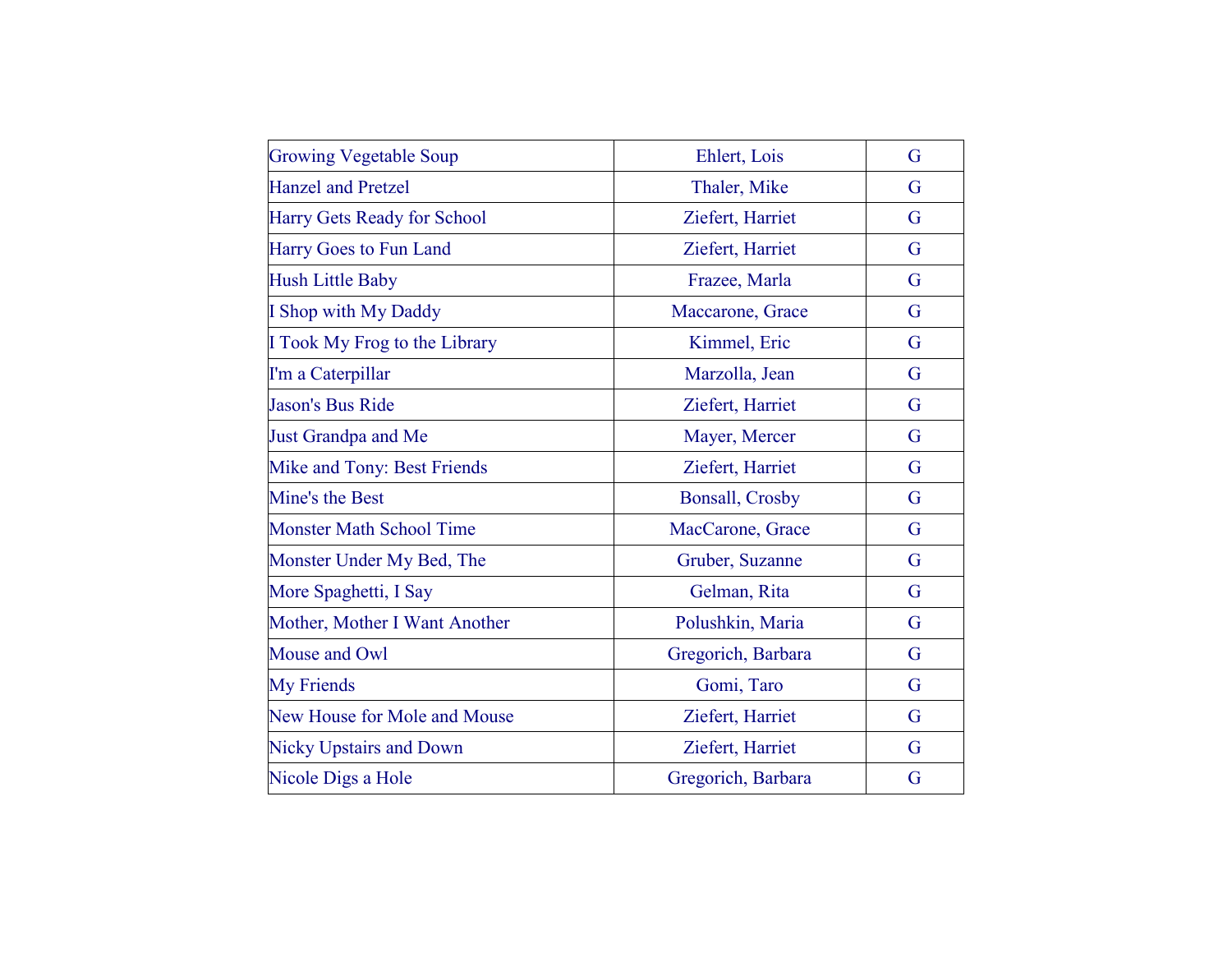| Nine Men Chase a Hen                    | Gregorich, Barbara           | G |
|-----------------------------------------|------------------------------|---|
| <b>No Mail for Mitchell</b>             | Siracusa, Catherine          | G |
| N-O Spells No                           | Slater, Teddy                | G |
| Not Me Said the Monkey                  | West, Colin                  | G |
| One Fish, Two Fish, Red                 | Seuss, Dr.                   | G |
| <b>One Monday Morning</b>               | Shulevitz, Uri               | G |
| Pair of Socks, A                        | Murphy, Stuart               | G |
| <b>Peanut Butter and Jelly</b>          | Westcott, Nadine             | G |
| Polar Bear, Polar Bear, What Do You See | Martin, Bill                 | G |
| <b>Ronald Morgan Goes to Bat</b>        | Giff Patricia / Dell         | G |
| Sheep in a Jeep                         | Shaw, N.                     | G |
| Shortcut                                | Crews, Donald                | G |
| Slower than a Snail                     | Schreiber, Anne              | G |
| <b>Snail Saves the Day</b>              | Stadler, John                | G |
| <b>Snuggle Wuggle</b>                   | Londan Jonathan / Scholastic | G |
| <b>Spot's First Walk</b>                | Hill, Eric                   | G |
| <b>Sue Likes Blue</b>                   | Gregorich, Barbara           | G |
| <b>Teddy Bear for Sale</b>              | Herman, Gail                 | G |
| <b>Ten Little Ducks</b>                 | Hammond, Franklin            | G |
| Ten Sleepy Sheep                        | Keller, Holly                | G |
| Ten, Nine, Eight                        | Bang, Molly                  | G |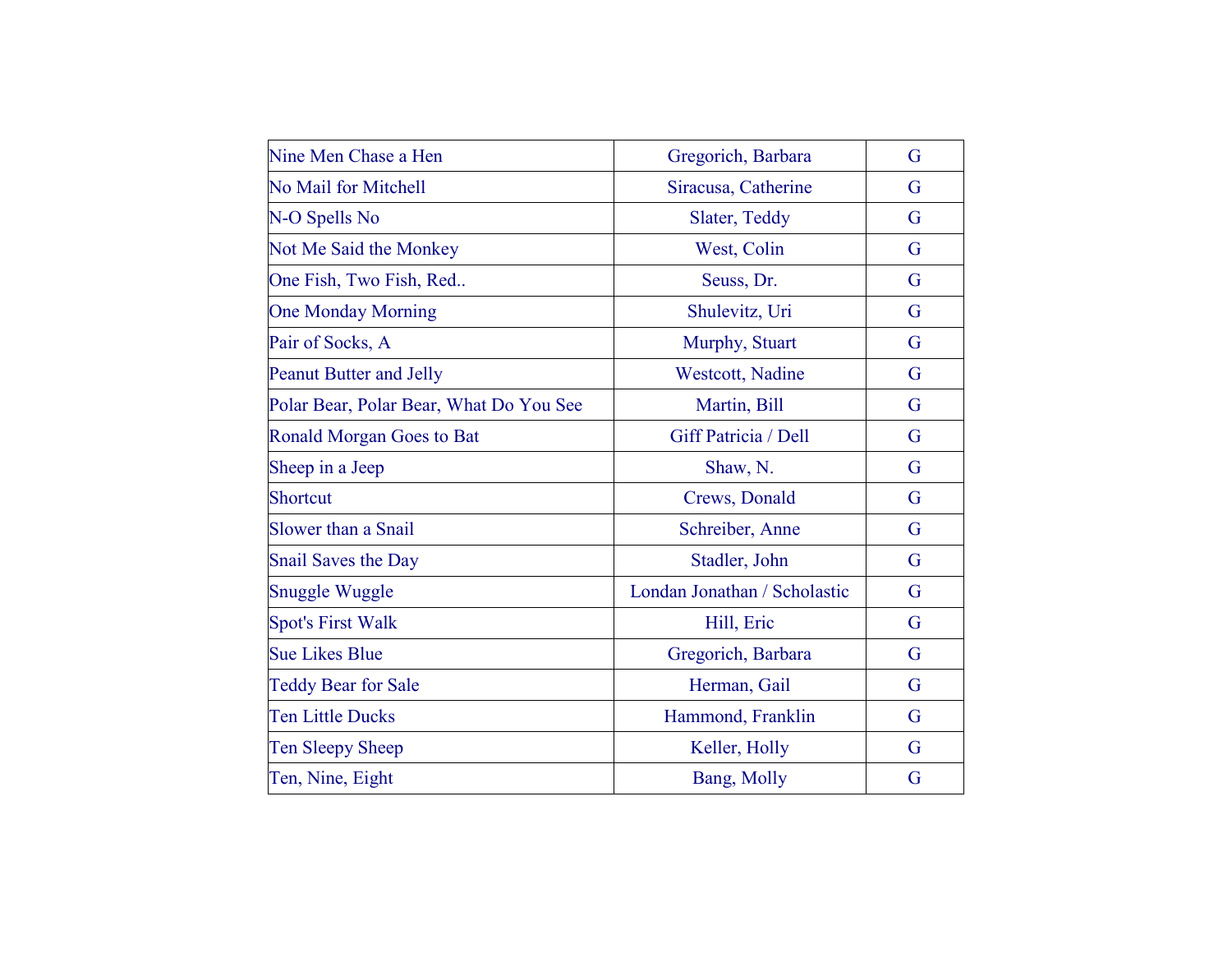| <b>Tiny Christmas Elf</b>             | Peters, Sharon/First Start Easy<br>Reader | G |
|---------------------------------------|-------------------------------------------|---|
| Titch                                 | Hutchins, Pat                             | G |
| Who Goes out on Halloween?            | Alexander, Sue                            | G |
| Who is Coming?                        | McKissack, Patricia                       | G |
| Who Stole the Cookies?                | Moffatt, Judith                           | G |
| Why Can't I Fly?                      | Gelman, Rita                              | G |
| Zoo Looking                           | Fox, Mem                                  | G |
| <b>Animal Tricks</b>                  | Wildsmith, Brain                          | H |
| Away Go the Boats                     | Hillert, Margaret                         | H |
| <b>Bailey Goes Camping</b>            | Henkes, Kevin                             | H |
| <b>Big Red Barn</b>                   | Brown, Margaret Wise                      | H |
| <b>Busy Beavers</b>                   | Dabcovich, Lydia                          | H |
| Buzz, Buzz, Buzz                      | Barton, Byron                             | H |
| Cake that Mack Ate, The               | Robart, Kovalski/Little Brown             | H |
| Captain Cat                           | Hoff, Syd                                 | H |
| <b>Cave Boy</b>                       | Dubowski, Cathy East                      | H |
| Clap your Hands                       | Cauley, L                                 | H |
| <b>Clean House for Mole and Mouse</b> | Ziefert, Harriet                          | H |
| <b>Come Out and Play Little Mouse</b> | Kraus, Robert                             | H |
| Curious George at the Beach           | Rey, Margaret                             | H |
| Danny and the Dinosaur Go to Camp     | Hoff, Syd                                 | H |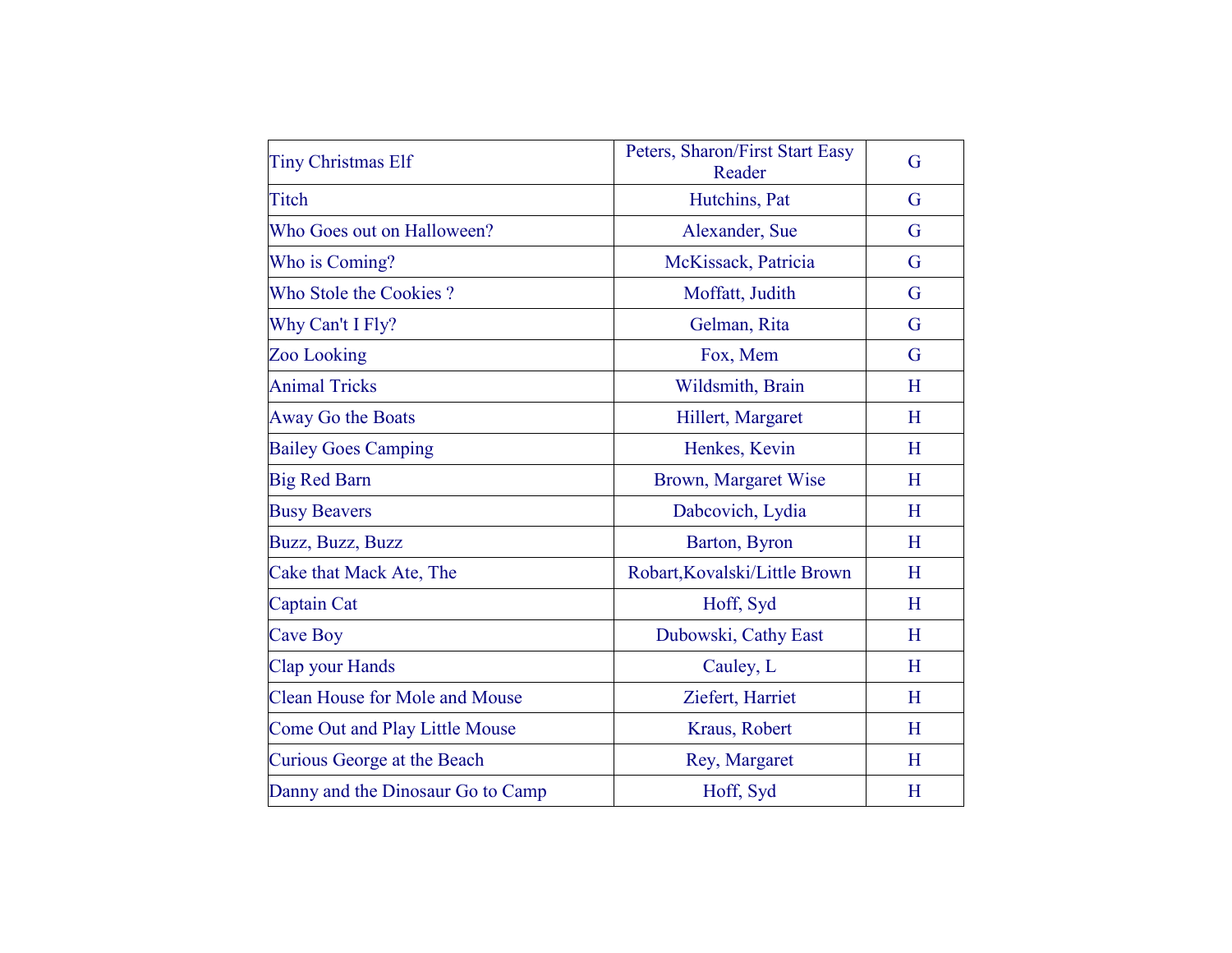| Dinosaur Who Lived in my Backyard, the | Hennessy, B. G.        | H |
|----------------------------------------|------------------------|---|
| <b>Enormous Turnip</b>                 | Slier, Debby           | H |
| Enormous Watermelon, The               | Parkes, Brenda         | H |
| <b>George Shrinks</b>                  | Joyce, William         | H |
| Gilberto and the Wind                  | Ets, Marie Hall        | H |
| <b>Goodnight Moon</b>                  | Brown, Margaret Wise   | H |
| Hanna's Butterfly                      | Vinje, Marie           | H |
| Hooray for the Golly sisters!          | Truesdell, Sue         | H |
| How Do I put it on ?                   | Watanabe, Shigeo       | H |
| <b>I</b> Love Spiders                  | Parker, John           | H |
| I Was Walking Down the Road            | Barchas, S. Scholastic | H |
| Jafta                                  | Lewin, Hugh            | H |
| Just Going to the Dentist              | Mayer, Mercer          | H |
| Just Me and My Babysitter              | Mayer, Mercer          | H |
| Just Me and My Dad                     | Mayer, Mercer          | H |
| Just Me and My Little Brother          | Mayer, Mercer          | H |
| Just Me and My Little Sister           | Mayer, Mercer          | H |
| <b>Just Shopping with Mom</b>          | Mayer, Mercer          | H |
| Mama, Do You Love Me?                  | Joosse, Barbara        | H |
| My Mom Made Me Go to Camp              | Delton, Judy           | H |
| New Baby Calf, The                     | Chase, Edith & Reid    | H |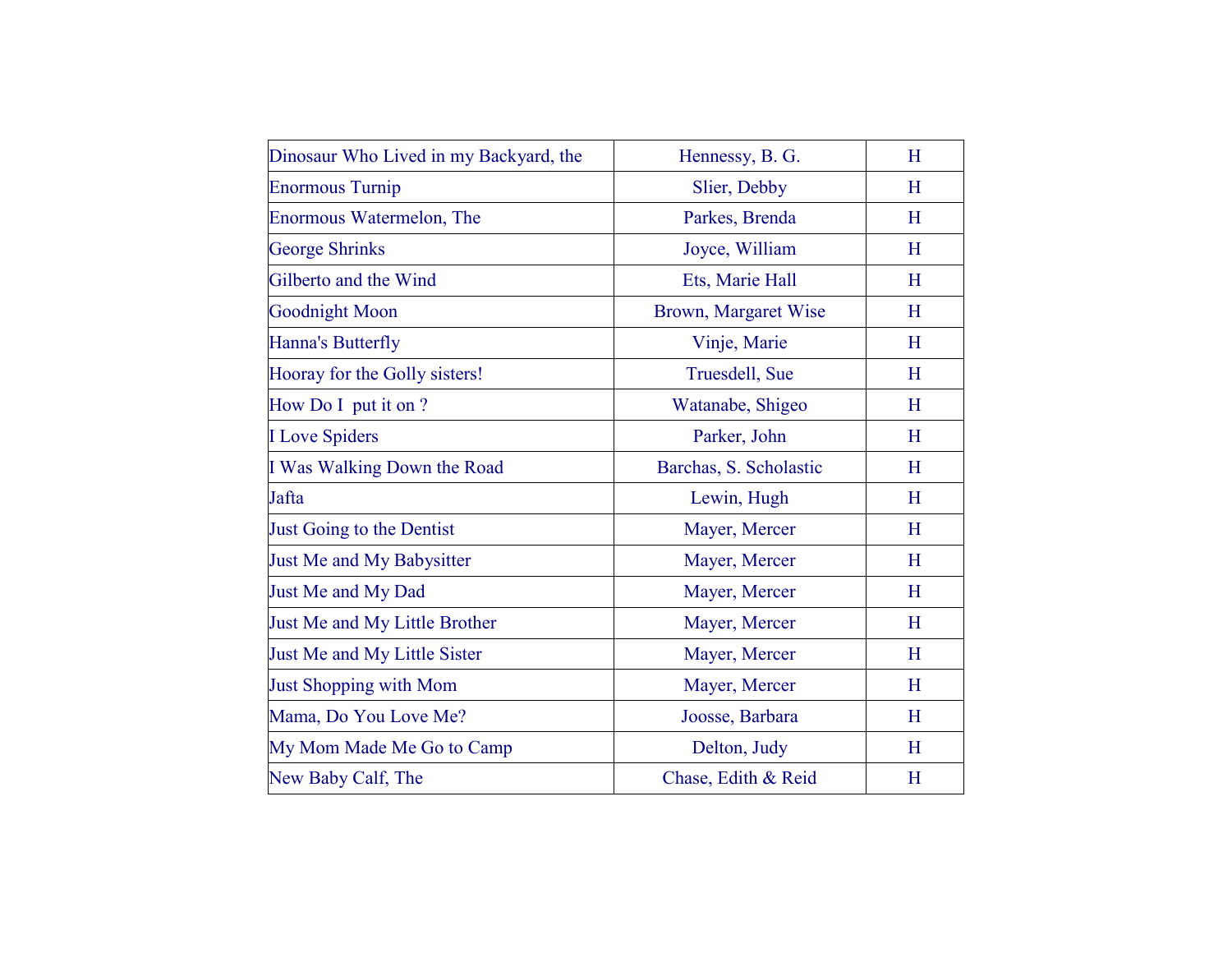| Owliver                              | Kraus, Robert        | H |
|--------------------------------------|----------------------|---|
| Picture for Harold's Room, A         | Johnson, Crockett    | H |
| Put Me in the Zoo                    | Lopshire, Robert     | H |
| <b>Quack Said the Billy Goat</b>     | Causley, Charles     | H |
| Sammy the Seal                       | Hoff, Syd            | H |
| Seasons of Arnold's Apple Tree       | Gibbons, Gail        | H |
| Sir Small and the Dragonfly          | O'Connor, Jane       | H |
| <b>Sleepy Book</b>                   | Brown, Margaret Wise | H |
| <b>Small Pig</b>                     | Lobel, Arnold        | H |
| There Was an Old Lady Who Swallowed  | Adams, P.            | H |
| Time to Sleep                        | Fleming, Denise      | H |
| <b>Train Leaves the Station</b>      | Merriam, Eve         | H |
| <b>Two Bear Cubs</b>                 | Jonas, Ann           | H |
| <b>We Are Best Friends</b>           | Aliki                | H |
| What Game Shall We Play              | Hutchins, Pat        | H |
| What will the Weather Be Like Today? | Rogers, Paul         | H |
| Where Are You Going, Little Mouse    | Kraus, Robert        | H |
| Who is the Beast?                    | Baker, Keith         | H |
| <b>Whose Mouse Are You?</b>          | Kraus, Robert        | H |
| Wind                                 | Bacon                | H |
| Yes, Ma'am                           | Melser, June         | H |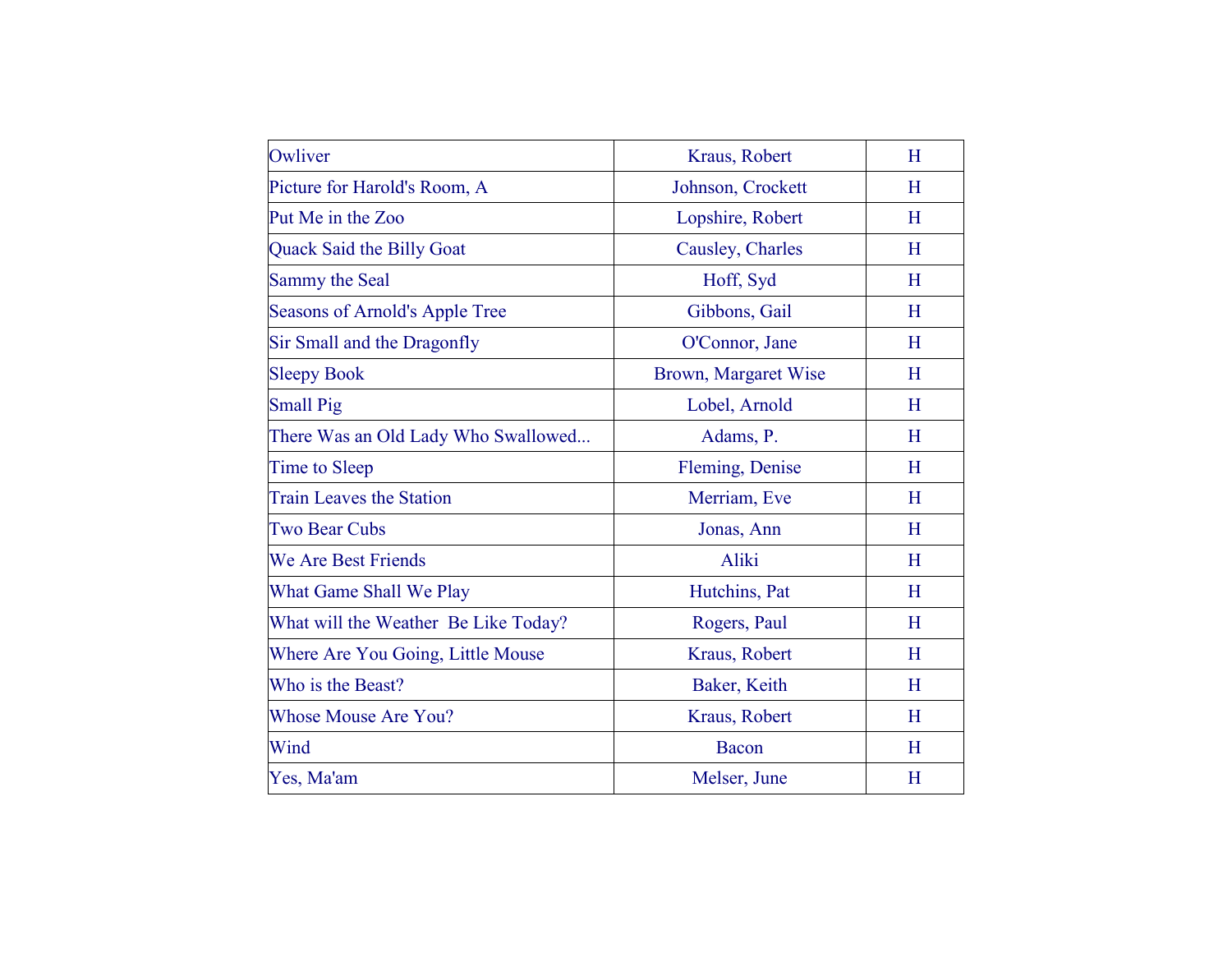| You Can't Smell a Flower          | Cole, Joanna              | H |
|-----------------------------------|---------------------------|---|
| You'll Soon Grow into Them, Titch | Hutchins, Pat             | H |
| Airport                           | Barton, Byron             | I |
| <b>All Tutus Should Be Pink</b>   | Brownrigg, Sheri          | I |
| <b>Alligators all Around</b>      | Sendak, Maurice           | I |
| Angus and the Cat                 | Flack, Marjorie           | I |
| Apple Pie Tree, the               | Hall, Zoe                 | I |
| <b>Apples and Pumpkins</b>        | Rockwell, Anne            | I |
| Are You My Mother?                | Eastman, Philip D.        | I |
| <b>Barney's Horse</b>             | Hoff, Syd                 | I |
| Because a Little Bug Went Ka-Choo | Stone, Rosetta            | Ι |
| Big Block of Chocolate, The       | Redhead, Janet            | I |
| Big Dog, Little Dog               | Eastman, Philip D.        | I |
| <b>Big Fat Enormous Lie</b>       | Sharmat, Marjorie Weinman | I |
| <b>Big Hungry Bear</b>            | Wood, Audrey              | I |
| <b>Bike Lesson</b>                | Berenstain, Stan & Jan    | I |
| Bunny Hop, The                    | Slater, Teddy             | I |
| <b>Busy Buzzing Bumblebees</b>    | Schwartz, Alvin           | I |
| <b>Come and Have Fun</b>          | Hurd, Edith Thacher       | I |
| <b>Dinosaur Dinners</b>           | Davis, Lee                | I |
| Eat Your Peas, Louise             | Snow, Pegeen              | I |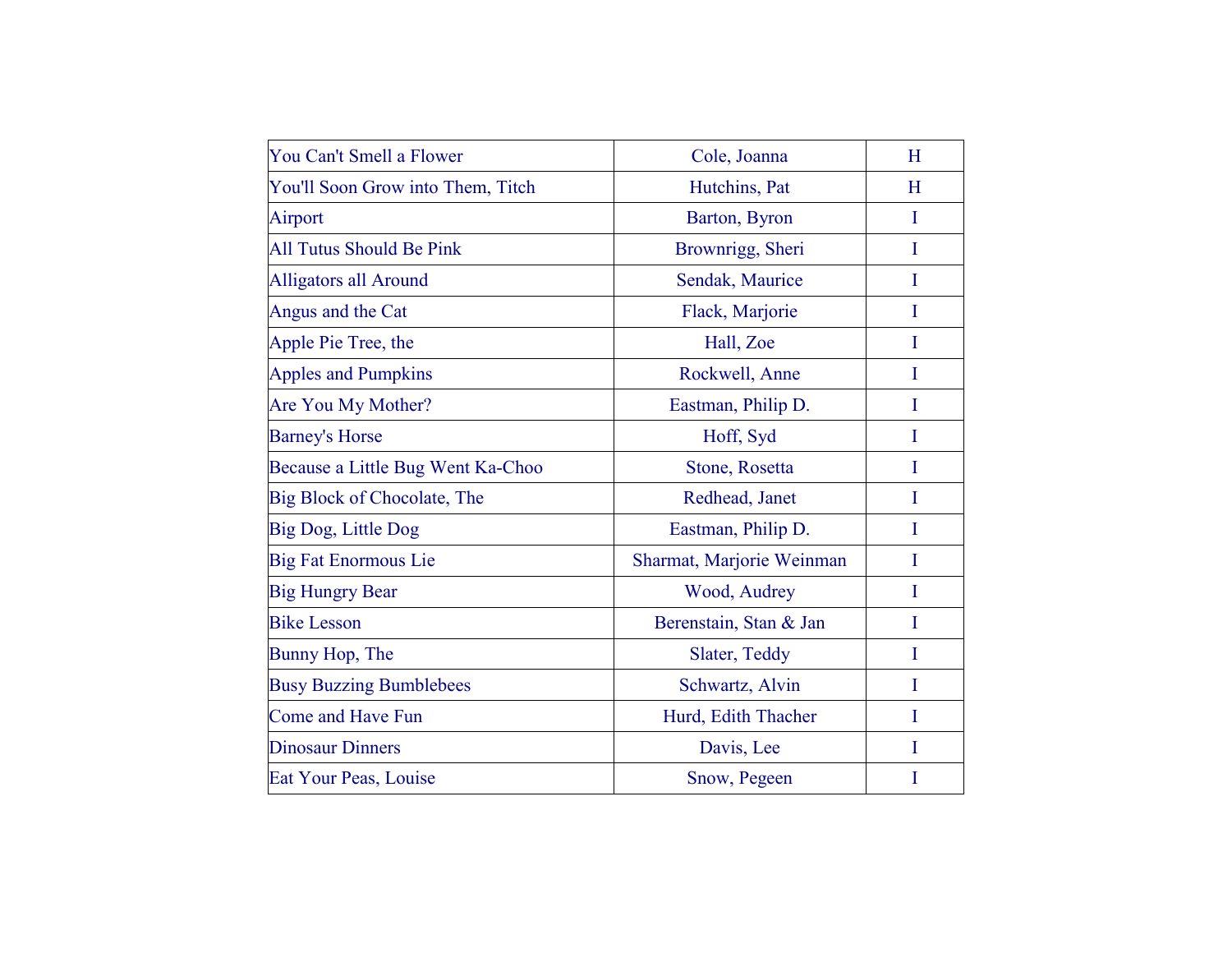| Fix It                         | McPhail, David                | I |
|--------------------------------|-------------------------------|---|
| Fortunately                    | Charlip, Remy                 | L |
| Frog went A-Courtin'           | Langstaff, John               | I |
| <b>Froggy Goes to School</b>   | Londan Jonathan / Scholastic  | I |
| <b>Geraldine's Big Snow</b>    | Keller, Holly                 | I |
| Gingerbread Man, The           | Rose, Rita                    | I |
| <b>Girl Named Helen Keller</b> | Schmidt, Karen                | I |
| Grizzwold                      | Hoff, Syd                     | I |
| <b>Gruff Brothers</b> , The    | Hooks, William                | I |
| Happy Birthday, Sam            | Hutchins, Pat                 | I |
| Hattie and the Fox             | Fox, Mem                      | I |
| Hello Cat you Need a Hat       | Gellman, Rita                 | I |
| <b>Hello First Grade</b>       | Ryder, Joanne                 | I |
| <b>Henny Penny</b>             | Galdone, Paul                 | I |
| Hey! Get Off Our Train         | Burningham, John              | I |
| <b>Hiccups For Elephant</b>    | Prellar, James                | I |
| If I had a Robot               | Yaccarino, Dan                | I |
| It Could Still be a Rock       | Fowler, Allen: Rookie Science | I |
| It's Pumpkin Time              | Hall, Zoe                     | I |
| Jonathan and His Mommy         | Smalls-Hector, Irene          | I |
| <b>Just Like Everyone Else</b> | Kuskin, Karla                 | I |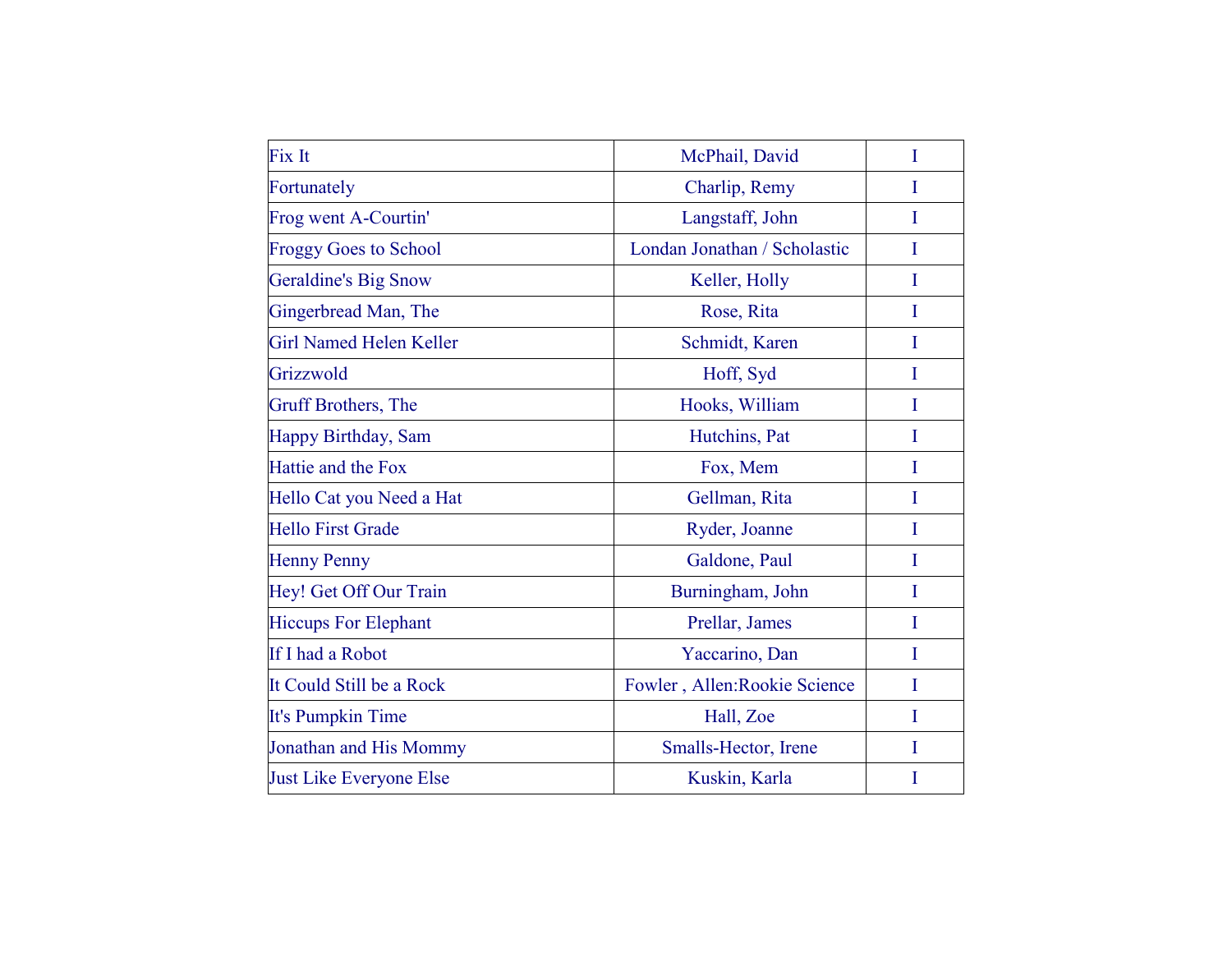| Kissing Hand, the                | Penn, Audrey                 | I |
|----------------------------------|------------------------------|---|
| Leo the Late Bloomer             | Kraus, Robert                | I |
| Let's Go Froggy                  | Londan Jonathan / Scholastic | I |
| Liar, Liar, Pants on Fire        | Cohen, Meriam                | I |
| <b>Little Cloud</b>              | Carle, Eric                  | I |
| Little Engine That Could, The    | Piper, Watty                 | I |
| Little Mouse, the Ripe Straberry | Wood, Audrey                 | I |
| Little Red Hen, the              | Ziefert, Harriet             | I |
| <b>Little Toot</b>               | Gramatky, Hardie             | T |
| <b>Little Tuppen</b>             | Galdone, Paul                | I |
| Lost in the Museum               | Cohen, Miriam                | I |
| Mary had A Little LAmb           | Hale, Sarah Joseph           | I |
| <b>Messy Bessey</b>              | McKissack, Patricia          | I |
| <b>Messy Bessey's Garden</b>     | McKissack, Patricia          | I |
| Mice at Bat                      | Oechsli, Kelly               | I |
| Michael Bird-Boy                 | dePaloa, Tomie               | I |
| <b>Monk Camps Out</b>            | McCully, Emily Arnold        | I |
| More or Less a Mess              | Keenan, Sheila               | I |
| <b>Morris's Disappearing Bag</b> | Wells, Rosemary              | I |
| Mouse in Love                    | Kraus, Robert                | I |
| Mr. Brice's Mice                 | Hoff, Syd                    |   |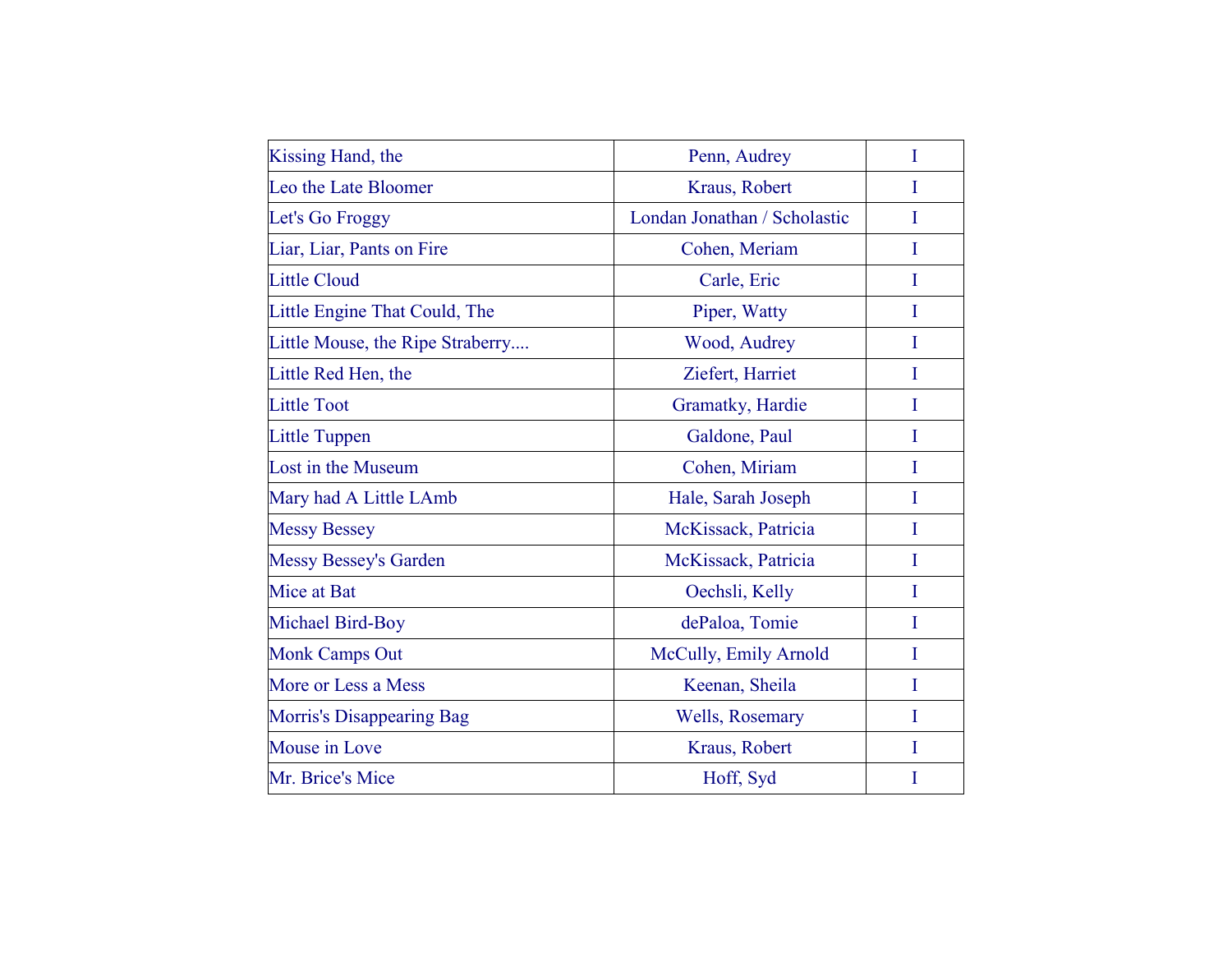| My First Kwanzaa Book                    | Chocolate, Deborah   | I |
|------------------------------------------|----------------------|---|
| My Visit to the Dinosaurs                | Aliki                |   |
| Napping House, the                       | Wood, Audrey         | I |
| <b>Never Spit on Your Shoes</b>          | Cazet, Denys         | I |
| <b>New Shoes, Red Shoes</b>              | Rollings, Susan      | I |
| Night in the Country                     | Rylant, Cynthia      | I |
| No Good in Art                           | Cohen, Miriam        | T |
| <b>Noisy Nora</b>                        | Wells, Rosemary      | I |
| Quick as a Cricket                       | Wood, Audrey         | I |
| <b>Rabbit's Wish For Snow</b>            | Tchin                | I |
| Rainbow of my Own                        | Freeman, Don         | I |
| Rebus Bears, The                         | Reit, Seymour        | I |
| <b>Robert the Rose Horse</b>             | Heilbroner, Joan     | I |
| <b>Sarah's Unicorn</b>                   | Coville, Bruce       | I |
| <b>Seven Blind Mice</b>                  | Young, Ed            | I |
| <b>Silly Times with Two Silly Trolls</b> | Jewell, Nancy        | T |
| So Hungry!                               | Ziefert, Harriet     | I |
| <b>Spooky Riddles</b>                    | Brown, Marc          | I |
| <b>Spot's Birthday Party</b>             | Hill, Eric           | I |
| <b>Stanley</b>                           | Hoff, Syd            | T |
| <b>Stay, Fang</b>                        | Hazen, Barbara Shook | I |